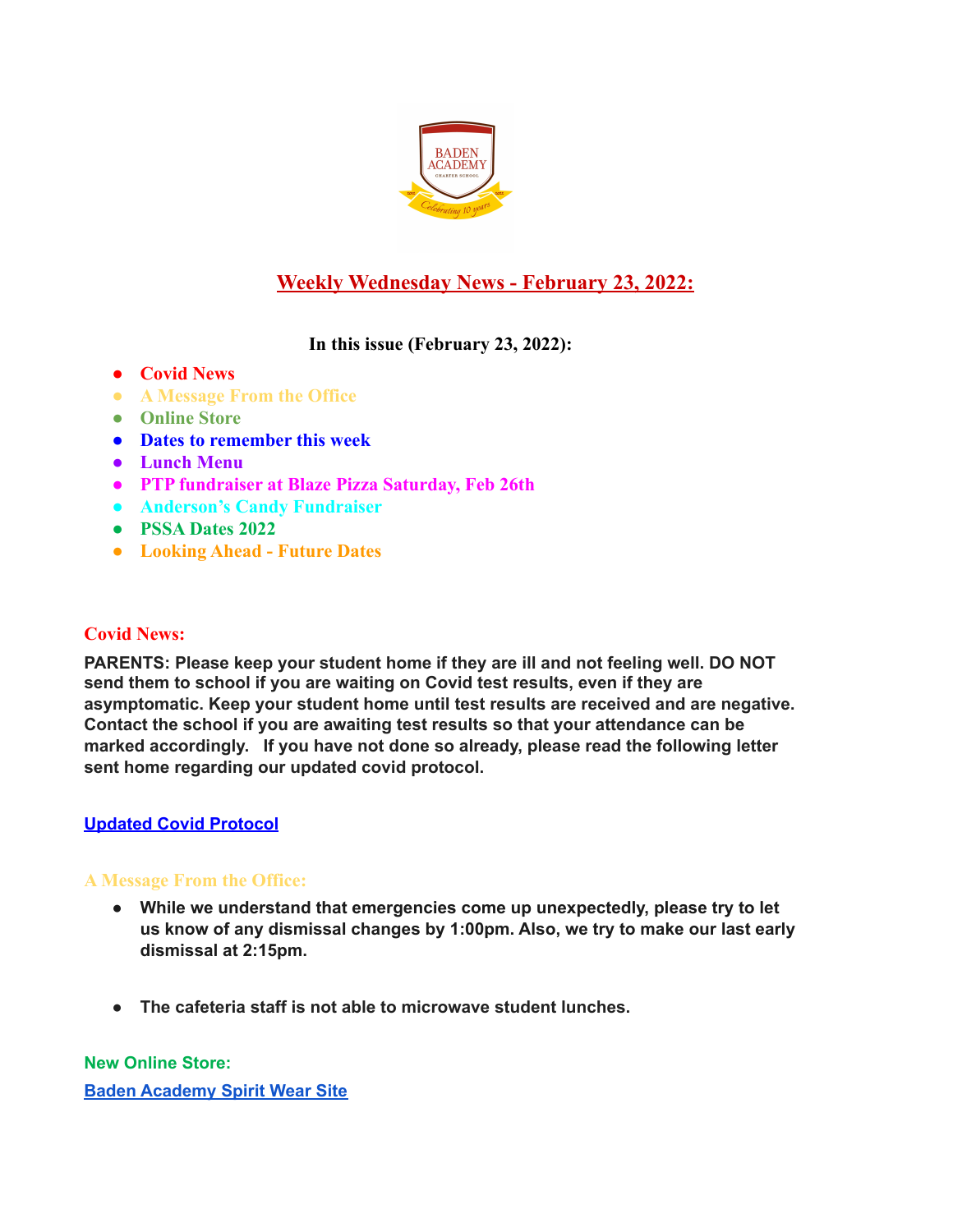#### **Dates to Remember this Week:**

#### **Wednesday, February 23rd - Letter C Day**

*Cogsworth, Lumiere, Belle, Maurice, Beast, Madame de a Grande Bouche (pages 30 – 40)* Chess Club

### **Thursday, February 24th - Letter D Day**

*Narrators, Beast, Enchantress, Belle, Maurice, Gaston, LeFou, Silly Girls, Baker, Bookseller, Lumiere, Cogsworth, Babette, Mrs. Potts, Chip, Townspeople, Madame de la Grande Bouche*

#### **Friday, February 25th - Letter E Day**

### **Monday, February 28th - Letter A Day**

Take Action Club

#### **Tuesday, March 1st - Letter B Day**

*Gaston, Lefou, Silly Girls, Maurice, Townspeople (pages 41 – 52)* Stained Glass Club PTP Meeting in the Atrium at 6:30 pm

**Lunch Menu: [Lunch](https://docs.google.com/document/d/1pSnMPEy36-6AgYSenPtXnIL9l7R9v12riUAUbtndRwE/edit?usp=sharing) Menu 2/28 - 3/4**

**PTP fundraiser at Blaze Pizza Saturday, Feb 26th:**

**[Blaze Pizza Flier](https://docs.google.com/document/d/1zlsbZU61XUQry8jDOpLdoBzXwMqs2IOLpa7Xy0frk1w/edit?usp=sharing)**